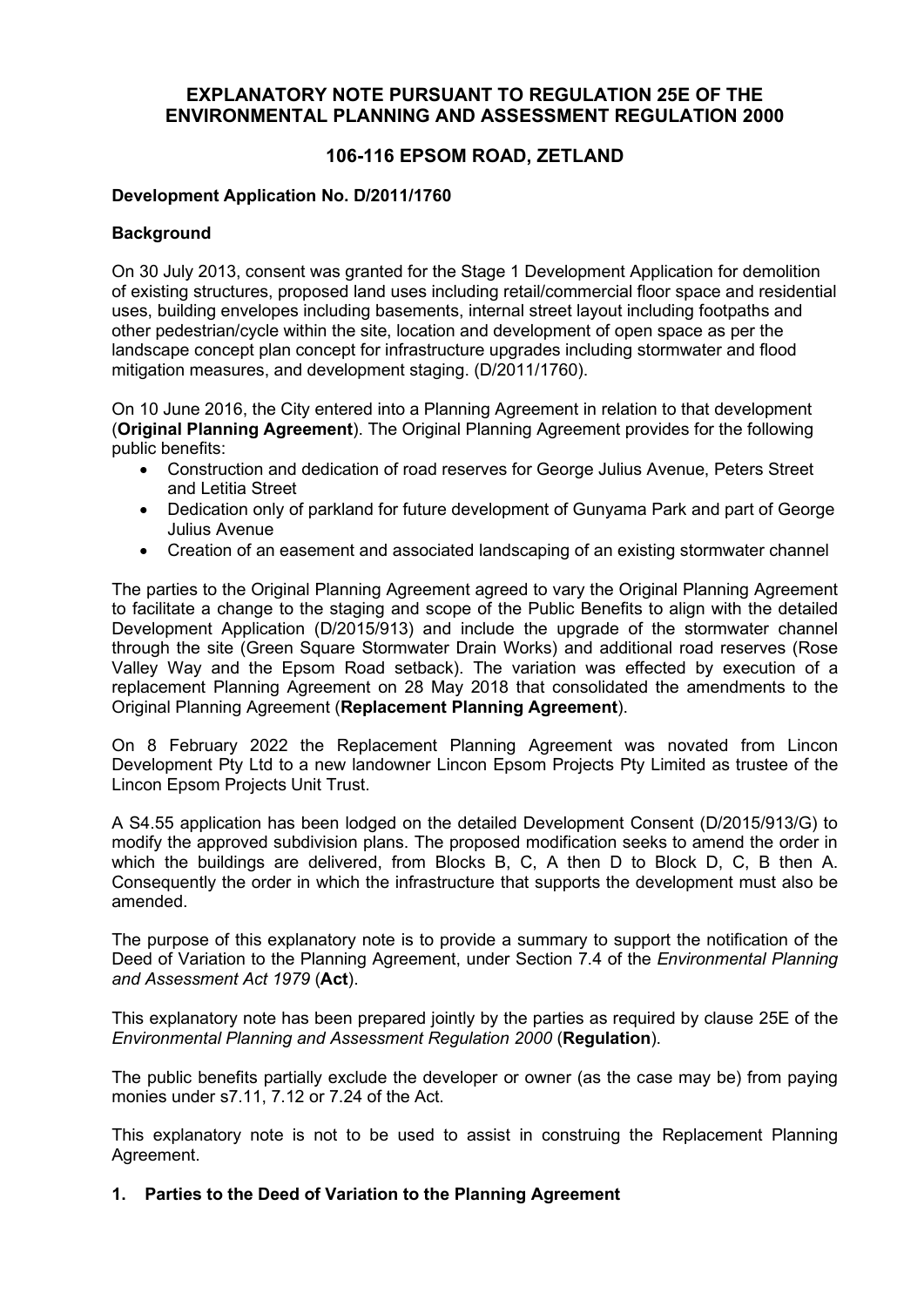The parties to the Deed of Variation to the Planning Agreement are Lincon Epsom Projects Pty Limited as trustee of the Lincon Epsom Projects Unit Trust (**Owner**) and the Council of the City of Sydney (**Council**).

## **2. Background to the Deed of Variation to the Planning Agreement**

At the time of execution, the Original Planning Agreement and Replacement Planning Agreement provided for the works and land to be dedicated in stages in association with adjacent buildings. The Council and Owner have agreed to adjust the staging of the Public Benefits to align with the new delivery order of the development blocks. To facilitate these changes in staging, a variation to the Planning Agreement is required. The variation will be effected by the Deed of Variation to the Planning Agreement.

## 3. **Summary of the Objectives, Nature and Effect of the Deed of Variation to the Planning Agreement**

The objective of the Deed of Variation to the Planning Agreement is to require and facilitate a change to the delivery order of the Developer's Works and dedications of land.

The nature of the Deed of Variation to the Planning Agreement is to amend the staging of the Public Benefits as shown in Schedule 6 to reflect the necessary infrastructure to support the delivery order of the buildings.

The effect of the Deed of Variation is that the works and land dedications will be delivered in a manner that reflects the Developer's preferred delivery order of the buildings.

## **4. Assessment of the Merits of the Proposed Agreement**

## **(a) How the Deed of Variation to the Planning Agreement promotes the public interest and one or more of the objects of the Act**

The Deed of Variation of Planning Agreement promotes the objects of the Act, in particular objects identified in Section 1.3 (c) and 1.3(g) of the Act which is to promote the orderly and economic use and development of land and to promote good design and amenity of the built environment. The agreement will provide a contribution towards community infrastructure which will support and service the existing and future population and will contribute to greater amenity and infrastructure of those areas.

#### **(b) How the Deed of Variation to the Planning Agreement promotes the elements of the Council's charter**

The Deed of Variation to the Planning Agreement promotes a number of elements of the Council's charter under section 8 of the *Local Government Act* 1993 (NSW). In particular, the Replacement Planning Agreement through the delivery of the public benefits allows Council to

- (i) provide directly or on behalf of other levels of government, after due consultation, adequate, equitable and appropriate services and facilities for the community and to ensure that those services and facilities are managed efficiently and effectively;
- (ii) exercise community leadership;
- (iii) properly manage, develop, protect, restore, enhance and conserve the environment of the area for which it is responsible, in a manner that is consistent with and promotes the principles of ecologically sustainable development;